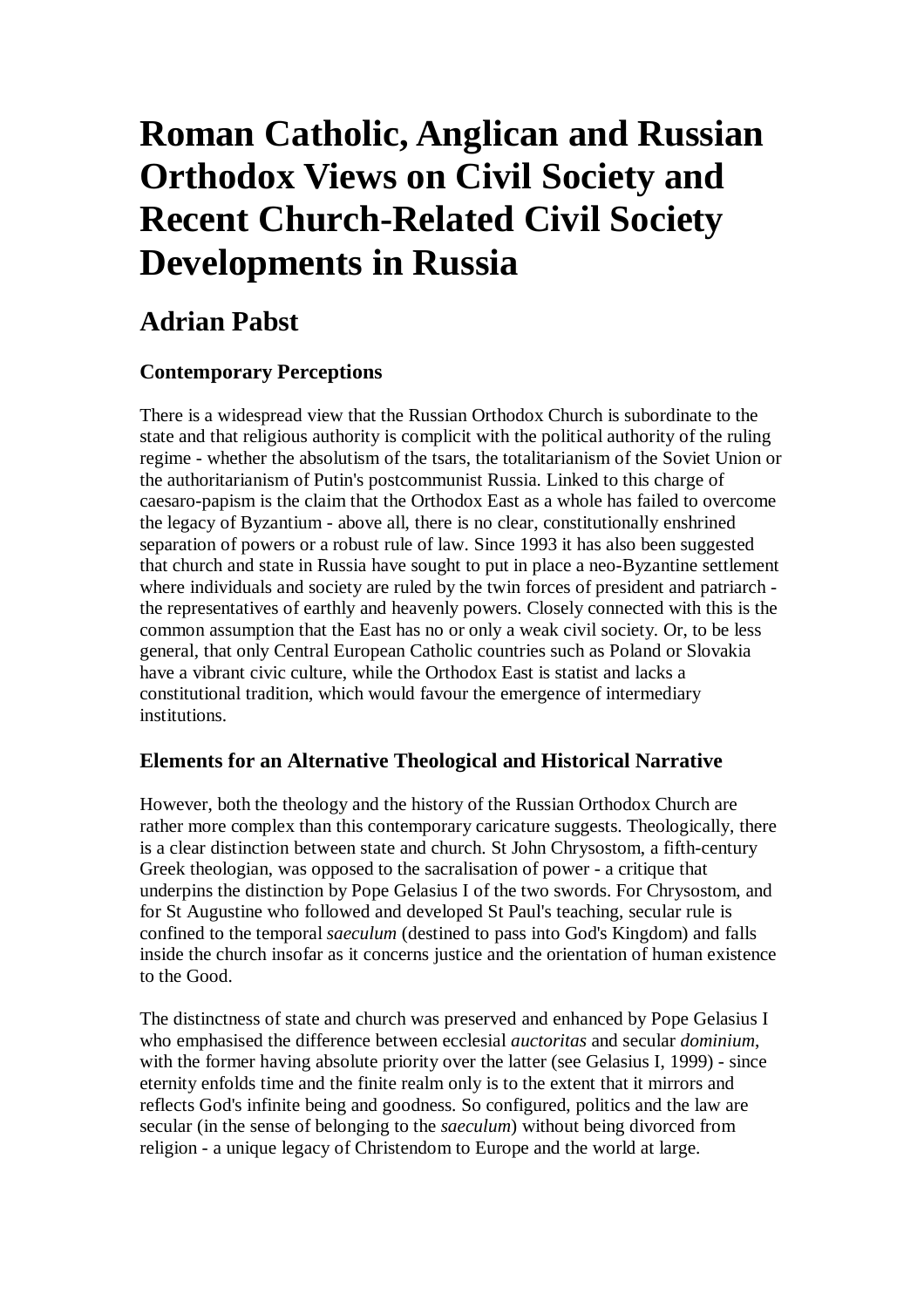The defenders of Christian universality from St Paul via the Church Fathers and medieval scholastics to modern and late modern Christian philosophers like Ralph Cudworth and Vladimir Solovyov all shared a commitment to the idea of government as a divine gift and the subordination of all institutions to natural law under God and according to God's wisdom. In his exposition of the Epistle to the Romans, Chrysostom exhorts Christians not to reject the public political realm as profane but instead to judge secular rule in terms of its divine foundation and finality: Don't raise objections about one or another abuse of government, but look at the appropriateness of the institution as such, and you will discern the great wisdom of him who ordained it from the beginning. (Chrysostom, 1999)

Historically, Europe is in many ways the most secularised continent in the world (see Rémond, 1999; McLeod and Ustorf, 2003; Greeley, 2003), but it remains a vestigially Christian polity that initially developed from the fusion of biblical revelation with Greco-Roman philosophy (see Belloc, 1924; Dawson, 1932; Brague, 1999; Gouguenheim, 2008). Following the demise of imperial Rome, three forces competed for its legacy and shaped European civilisation: first, pagan tribes from Germanic, Turkic and Slavonic territories; second, Christianity and its network of local parishes and transnational monasteries; third, Islam and the establishment of a caliphate from Arabia to the Iberian peninsula. Of those, as Rowan Williams argues, the Christian Church is quite simply the most extensive and enduring, whether in the form of the Western Papacy or of the 'Byzantine Commonwealth', the network of cultural and spiritual connections in Eastern Europe linked to the new Roman Empire centred on Constantinople. (Williams, 2005; see also Obolensky, 1984) Here it is instructive to draw on the work of Dmitri Obolensky, in partiular in his seminal book *The Byzantine Commonwealth*. Indeed, it is hard to overstate the importance of Christendom in European and world history. Christendom was not simply a Roman invention that was confined to the Latin West. Following Obolensky's ground-breaking work, there is amply evidence to suggest that from late antiquity to early modernity large parts of Eastern Europe from the Balkans and Romania via the territories on both sides of the Danube to the Ukraine, Russia and beyond lay within the orbit of Byzantium's religious, political and cultural influence. Taken together, these lands constituted a commonwealth of kingdoms and nations which over time built a shared civic tradition (see Obolensky, 1984). Only the 'Byzantine Commonwealth' and its lasting legacy can explain how the East was Christianised and why it has since then formed an integral part of pan-Europe (see Obolensky, 1971, 1982). Without Eastern Christendom (and the defence of Western Christianity by Charlemagne and King Alfred the Great in the ninth century), Christian Europe would probably have succumbed to invasion by Muslims in the South and the East and by pagan Vikings in the North-West.

Moreover, from the eleventh to the fourteenth centuries, the periodic religious and monastic revival in Byzantium provided a bulwark against the Mongols and gradually shifted the focus of the Russian Orthodox Church away from national power towards transnational reconciliation of the Northern periphery with its centre in Constantinople. Coupled with a spiritual and artistic renaissance, this realignment favoured political unity among hitherto rival principalities. Thus, Valdenberg is correct to suggest that Muscovy inherited from Byzantium the idea that imperial power is limited and subject to the superior religious (that ought to be) protected by the Orthodox Church. Moreover, this legacy is important for two reasons. First of all,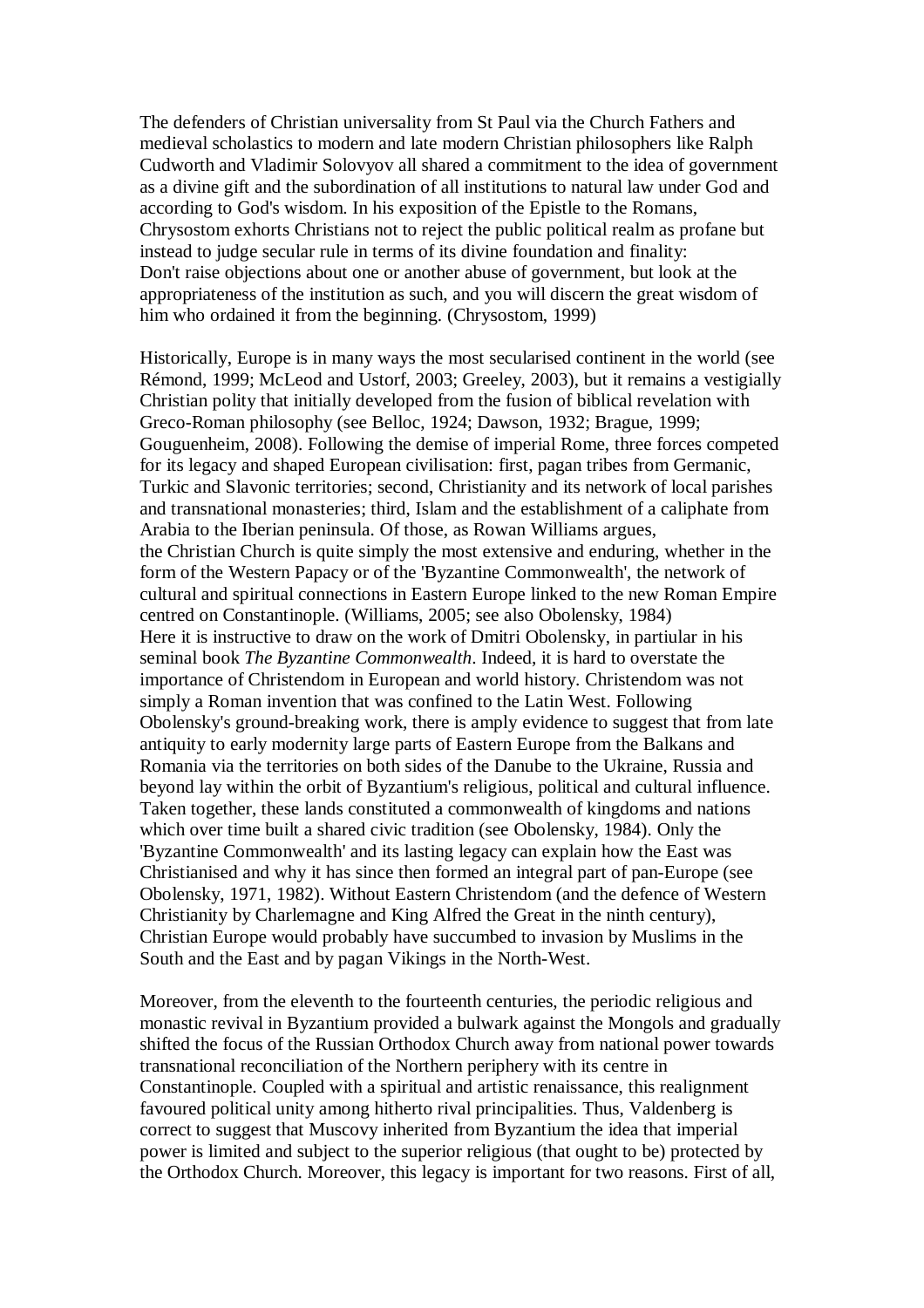it provided a transnational embedding of national power, in the sense that the rule of tsars was only really legitimate if it reflected in some way the universal, Orthodox sovereignty of the Emperor in Constantinople. Linked to this was the Romano-Byzantine system of law and shared liturgical and hymnographical practices (and common saints such as Cyril and Methodius). Second, the Byzantine legacy bequeathed notions and practices of civic association that were variously more religious or more secular - either linked to monasticism (St Sergius of Radonezh) or schools, workshops and guilds.

However, it is also true that the unification of Russian lands around Orthodox Byzantine Moscow also introduced a growing split with the Roman Catholic Kingdom of Poland and Lithuania and did not prevent the dissolution of the supranational commonwealth into its constituent parts - empires, monarchies and national churches (see Meyendorff, 1989). The schism was finally consummated in 1453 when the Byzantine Commonwealth centred on Constantinople was destroyed by the invasion of Turkish troops. Subsequently, pan-European Christendom gave way to national kingdoms and churches in the East and the growing tension between the Papacy and the princes in the West.

This event and its aftermath shattered the Œcumene and polity that bound together East and West around a shared - though contested - Christian legacy. The absence of a mediating ecclesial tradition undermined the remnants of Christendom from within and reinforced some of the worst tendencies of Eastern monocracy and Western dualism. Thus, the Great Schism helped destroy the theological and political underpinning of Europe's Christian culture and its common intellectual basis. In this sense, it remains historically much more significant for Europe and the rest of the world than the discovery of the New World or the American, French and Russian Revolutions. Without the disintegration of Christendom, neither modernity nor secularisation would have emerged triumphant in the way they did (see Dawson, 1967).

Indeed, it was the collapse of Byzantium that coincided with the rise of imperial absolutism and periods of caesaropapism in Russia and other Orthodox lands. The tradition of absolutist rule was adopted by numerous Russian tsars and Soviet leaders alike. Indeed, the modern Russian state carries on the tradition of early tsarist days, with their focus on opaque power structures and the idea of the Third Rome, a form of exceptionalism that fuelled both tsarist and Soviet supremacism. In short, the disastrous development of Russia in late tsarist and Soviet times can be traced to the demise of Byzantium rather than the Byzantine Commonwealth itself.

More recently, Russia has been characterised by political authoritarianism and neofeudalism. Closely connected with these phenomena are the Soviet subordination of independent institutions of civil society to the central state (Lenin called mass labour unions 'transmission belts' from the Party to the people). Since 1991/93, we have seen the de-politicisation of society and the politicisation of the church, both of which can be said to stifle the flourishing civil society and civic culture.

However, the contemporary caricature which I referred to at the beginning fails to capture other important developments - whether the nineteenth-century revival of monastic spirituality, Orthodox theology (especially the Sophiology of Vladimir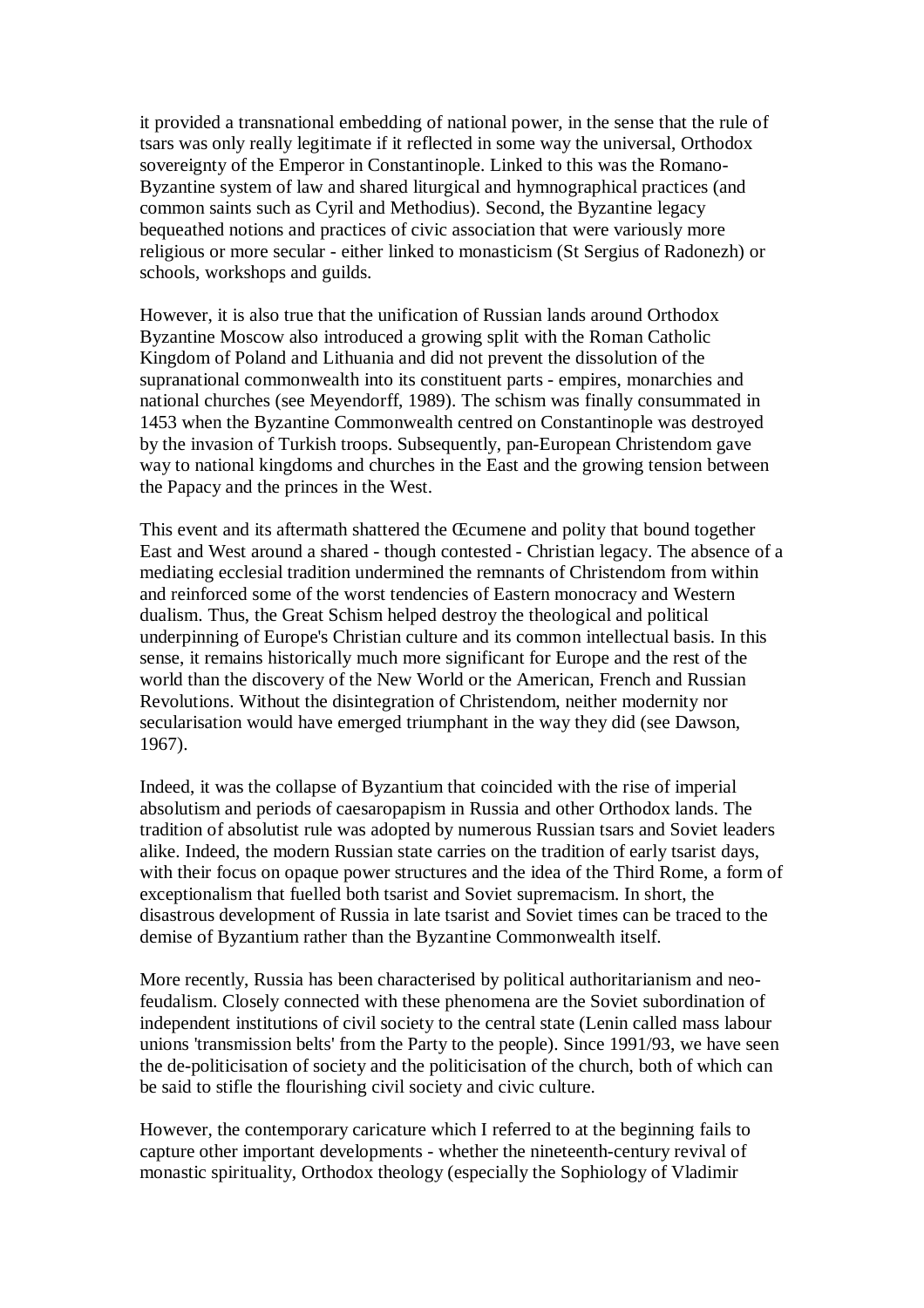Solovyov and Sergei Bulgakov) and religious arts (Rublev for example) or the explosion of civic associations at the end of the 1980s and the early 1990s. In many ways, these developments would not have been possible with the enduring legacy of Byzantium and the autonomy of church from state.

#### **Russian Orthodox Social Teaching**

Like Pope Benedict XVI and the Anglican Archbishop Rowan Williams, Patriarch Kirill is determined to strengthen the role of Christianity in the public realm because he believes that only religion can save secular Europe from its growing cultural and economic crisis. In large part, this crisis is the product of moral relativism, especially the loss of shared moral norms that discipline individualism and the absence of a hierarchy of values that subordinates power, pleasure and private profit to the common good in which all can share. During his enthronement service, Kirill spoke about

an era of moral relativism...when the propaganda of violence and debauchery steals the souls of young people..., we must be of service to young people, and help them find faith in God and meaning in life, and together with this an understanding of true human happiness. (Kirill, 2009)

This theme echoes Pope Benedict's denunciation of the 'dictatorship of relativism' and Archbishop Rowan's critique of 'programmatic secularism'.

Before he became Pope, one of Cardinal Ratzinger's primary points was the indictment of a 'value-free' democracy. Speaking of the 'dictatorship of relativism that does not recognize anything as definitive and whose ultimate goal consists solely of one's own ego and desires' (Ratzinger, 2005), he cogently argued that a purported respect for all things is in fact a respect for none. On the contrary, a genuine regard for the diversity of difference means that you value some things more than others. For the Pope, a life without a hierarchy of values is a nihilistic endorsement of everything and nothing. Drawing on his own experience of the rise of Nazism, the Pope links contemporary liberal democracy with fascism. He argues that when liberals believe in nothing, fascism is not far behind. Goebbels said as much when he wrote in his diaries that without objective values, there is only power and the sole proof of having power is to break all taboos and transgress all limits in order to better demonstrate supremacy. In part this helps to explain why Roman Catholicism under Ratzinger tries harder than ever to reinforce taboos against killing (abortion, euthanasia) and exploitation (economic, social and cultural) as a radical alternative to the contemporary 'totalitarianisms' of rampant capitalism and secular liberalism.

Likewise, the conspicuous failure of the prevailing ideologies fatally undermines the secular liberal assumption that the good is a matter of taste and conjecture and that human happiness is identical with consumer choice. As Archbishop Rowan Williams has argued, the reduction of human persons to economic agents and objects of sexual desire under the banner of unlimited individual choice has destroyed a common frame of reference in ethics and politics and undermined the possibility of a shared culture framed by an integral vision of human life revolving around mutual bonds of fraternal charity (Williams, 2000). Without theology liberal philosophy and ethics are unable to account for the foundations or finalities of liberal values. Left to themselves, liberal politics and economics lack a universal standard of justice that transcends the 'play of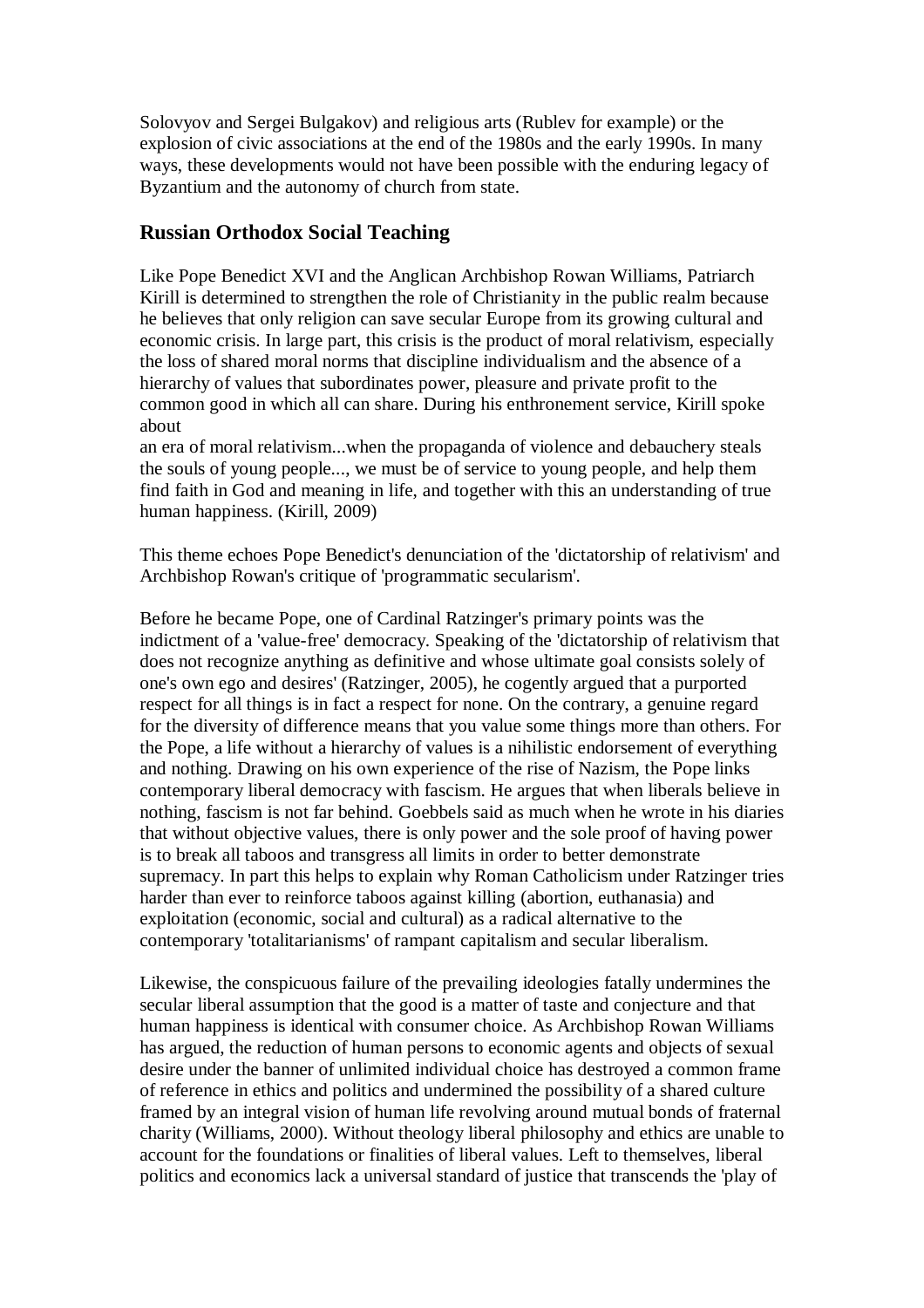majorities' and can secure the common good. The liberal scorn for metaphysics and theology has eliminated the notion of a transcendent Good from universal ideas of freedom, prosperity and tolerance and adopted in its stead an impoverished view of the human good that is equated with a 'minimal account of material security and relative social stability' (Williams, 2006).

All three Christian leaders blame moral relativism on rampant secularisation. Once transcendent universal truths are reduced to personal opinion and religion is privatised, there is only human self-assertion and will-to-power. That is why Dostoevsky was right to say that 'without God, everything is permitted'. As such, Christianity opposes secularism because it is absolute and arbitrary. In the name of value-neutrality, secular ideology eliminates all rival worldviews from the public sphere. By denying the existence of objective moral truths, it elevates the subjective into the measure of all things. Morality is thus privatised and evicted from public discourse. Politics is reduced to the arbitration of conflicting self-interest. Ultimately, society is ruled by an unholy alliance of utilitarian ethics and managerial politics. Far from securing a genuine pluralism of belief systems and social practices, secularism impoverishes culture and drains it of all meaning. This is why Pope Benedict, Patriarch Kirill and Archbishop Rowan attribute Europe's inability to articulate a common political project to the growing secularisation of European culture.

As Pope Benedict, Patriarch Kirill and Archbishop Rowan have pointed out over the past year, global finance rests on this secular conception of value. By tying the entire global economy to fake financial wealth that has neither produced real prosperity nor trickled down to the masses, neo-liberalism exemplifies the secular delusion that money - divorced from real things - has any enduring value. That is why last October Pope Benedict was right to say that the global financial system is 'built on sand' and that monetary value alone is an illusion. This view resonates strongly with the Anglican Archbishop of York John Sentamu's description last September of share traders who cashed in on falling prices as 'bank robbers and asset strippers' and his denunciation of Britain's 'idolatrous love of money' at the Church of England's General Synod in London in February 2009.

Nor are such statements isolated. Roman Catholicism, Anglicanism and Russian Orthodoxy have a long tradition of social teaching that is perhaps more radical and progressive than many secular minds suspect (see for example Dorr, 1992). This history underpins and informs the contemporary critique of the unbridled free market (and the centralised bureaucratic state it relies on). For example, Russia's fraught economic transition has convinced Patriarch Kirill that Orthodox social teaching is the only genuine alternative to President Yel'tsin's free-market oligarchic capitalism and President Putin's patrimonial fusion of centralised state power and nationalised energy wealth. In a speech to the 11th World Russian People's Council in 2007, Kirill said that

thanks to the export of natural resources, the Stabilization Fund [a state fund of fiscal reserves] is replenished, and so are purses of a handful of people ... Most of our people live in abject poverty.

He also endorsed the Council's conclusion that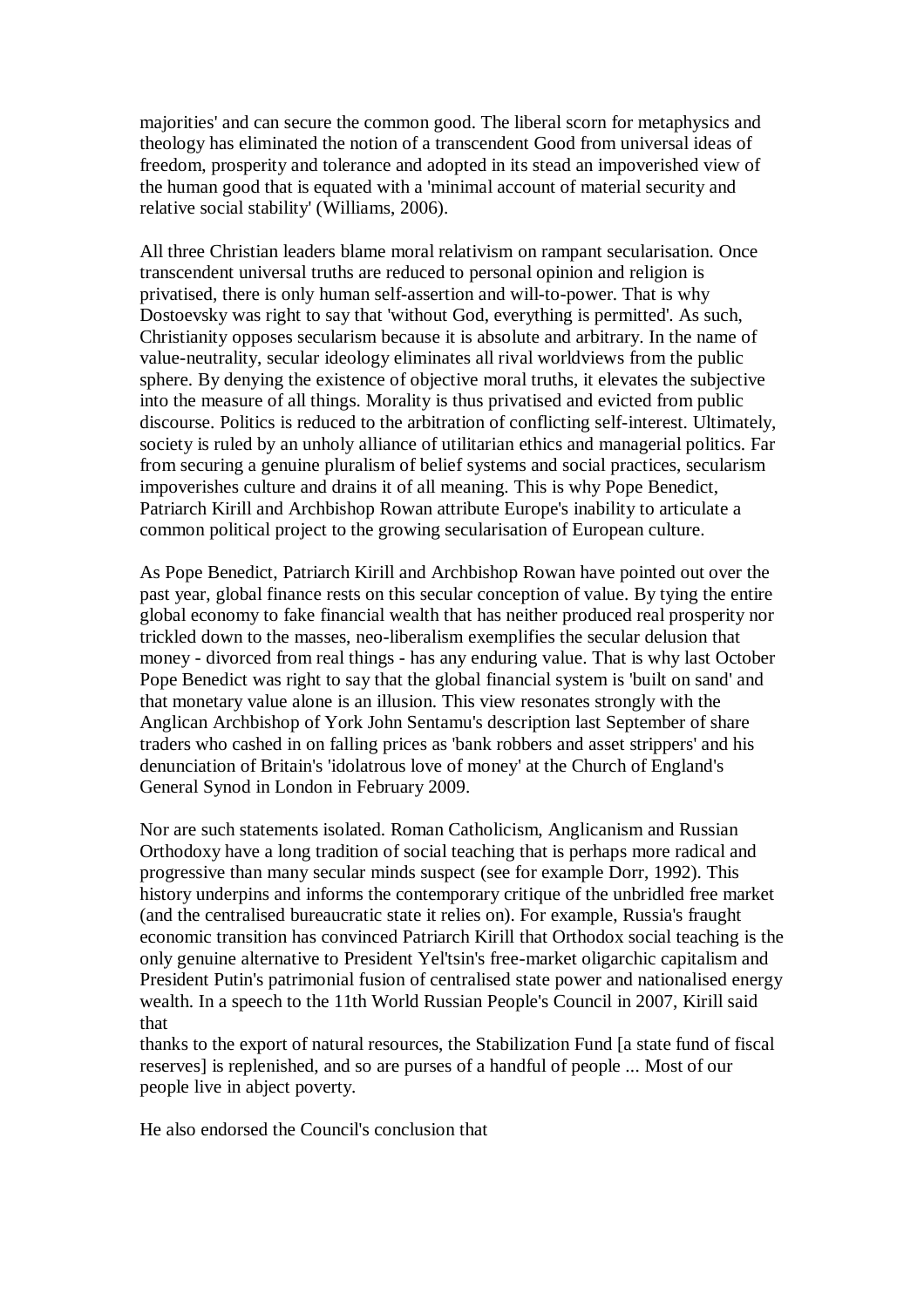staking on the bureaucratic system to replace the oligarchic model has no prospect. Both are unable to solve the problems of corruption, misappropriation of public funds...and the crises in social welfare, science and education.

Likewise, the Orthodox Church - in the document *Basis for a Social Concept* (drawn up Patriarch Kirill when he was Metropolitan) stressed the need to establish comprehensive control over transnational corporations and the processes taking place in the financial sector of the economy. This control, aimed at subjecting any entrepreneurial and financial activity to the interests of man and people, should be exercised through all the mechanisms available in society and the state.

Thus, already in 2000 the Orthodox Church spoke out forcefully against the power of global finance, condemning the sort of credit-fuelled and debt-leveraged speculative frenzy that only eight years later would plunge the world economy into the worst recession since the Great Depression of 1929. More recently, in his sermon at the Christmas Eve service attended by Medvedev on 6 January 2009, Patriarch Kirill indirectly criticised Vladimir Putin's government response to the current downturn, enjoining the President to take bolder action and inveighing against the authorities for violating the standards of justice and righteousness.

The deepening global economic crisis renders the application of Christian social principles even more pressing, a view shared by the Catholic Pontiff, the Orthodox Patriarch and the Anglican Primate. All three traditions combine a radical critique of the predominant economic logic with the promotion of alternative models governed by the universal principles of mutual solidarity and radical equality for all - not the abstract secular liberal values of individual freedom and equal opportunity for the wealthy few. Concretely, this means strict ethical limits on state and market power in favour of human relations and communal associations.

It is also true that Russian Orthodox social teaching is not as developed or codified as Roman Catholic teaching. There is no separate, specifically Orthodox conception of civil society or a uniquely Russian vision of civic culture. Instead, what we can say is that there are ideas and practices that are nourished by Russian Orthodox traditions, especially notions of freedom from serfdom and exploitation, the dignity of the person and self-determination - all in response to an overbearing, centralistic state. Likewise, the term *'sobornost'* or conciliarity is key, as it accentuates reciprocal and mutualist arrangements that combine hierarchical with egalitarian elements. These ideas translate into practices of social bondedness, interconnection and unity.

Linked to this is a recent tendency to question the view that the Russian state and its central agencies are the sole or predominant mechanisms for civil society development. As the initiatives and projects of parishes and local communities show, values such as autonomy, creativity and local responsiveness are not just professed but also - and perhaps increasingly - practised.

#### **Recent Trends in Russian Civil Society Development**

This section outlines some recent trends in relation to civil society development in Russia.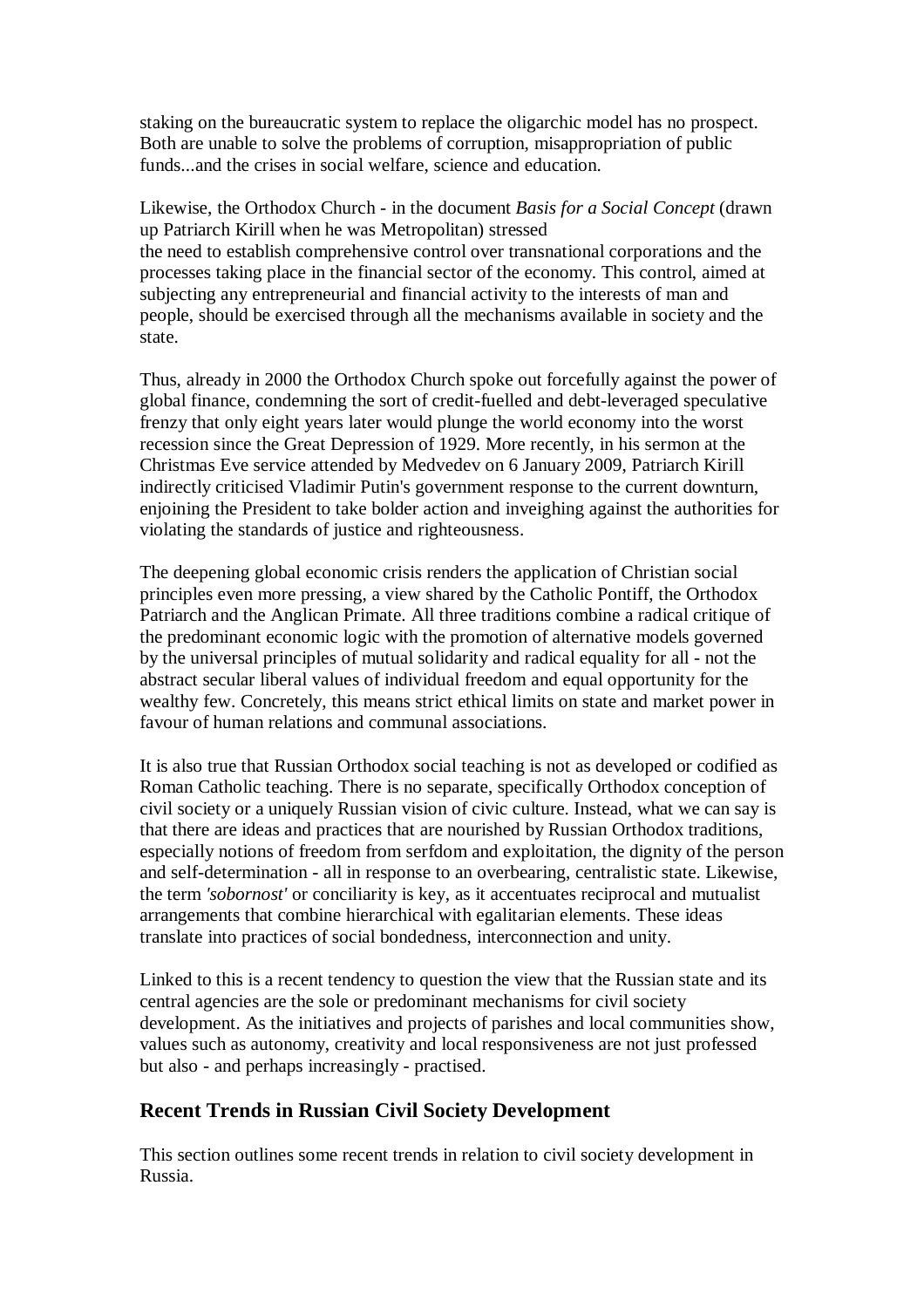First, in 2001 Russia had approximately 350,000 registered organisations that were neither for private economic-commercial profit nor for any public, stateadministrative purpose. According to the same figures, more than 70,000 such organisations conduct charitable work, involving between 1·5 and 2·5 million workers who provide charity to between 20 and 30 millions citizens across the country.

Second, as Richard Sakwa has reported (2008), the Russian Orthodox Church has been instrumental to this process, setting up thousands of Sunday schools and a vast array of religious, philanthropic and charitable organisations (including hospitals, hospices, orphanages). Furthermore,

over 100 Russian Orthodox brotherhoods were established, reviving a tradition dating back to the Middle Ages, concerned with religious and philanthropic work. (Sakwa, 2008, p.354)

Third, in 2011, the total number of officially registered, specifically religious civil society organisations is 28,064, including Russian Orthodox, Roman Catholic, Muslim, Protestant. At the same time no one really knows the number of religious civil society organisations in Russia that are involved in charity, rehabilitation of juvenile delinquents and drug addicts, educational activities and so on. The main reason is that religious civil society organisations do not have a special judicial status, they are all registered as organisations, foundations or institutions. The Russian Orthodox Church Department for Supporting Charity and Social Ministry tries to collect and update statistics. Its database list is 2133 institutions, projects and initiatives, plus 1091 churches and monastic establishments involved in charity and social ministry, plus 784 government institutions, like hospitals and hospices, with church assistance. So there are approximately 4000 specifically Russian Orthodox civil society organisations.

Fourth, in terms of their legal status, the Non-Profit Organisation (NPO) is the basic and most general type of organisations of the 'third sector'. The relevant Russian law states the following:

Art. 2. Nonprofit organisations may be created for achieving social, charitable, cultural, educational, scientific and managerial goals, for the purposes of protecting the health of citizens, developing physical culture and sports, satisfying the spiritual and other nonmaterial requirements of citizens, protecting the rights and legitimate interests of citizens and organisations, settling disputes and conflicts, rendering legal aid, and also for any other purposes directed towards the achievement of public weal.

Art. 3. Nonprofit organisations may be created in the form of social or religious organisations (combinations), nonprofit partnerships, institutions, autonomous nonprofit organisations, social, charitable and any other funds, associations and unions, and also in any other forms stipulated by the federal laws.

Fifth, within the category of NPO, we can distinguish a variety of organisations: first of all, religious organisations that are regulated by the special federal law 'Freedom of Conscience and Religious Associations' (available online at www.legislationline.org/documents/id/4187; second, public associations that are regulated by a special federal law (available online at http://legislationline.org/documents/action/popup/id/4374); third, charitable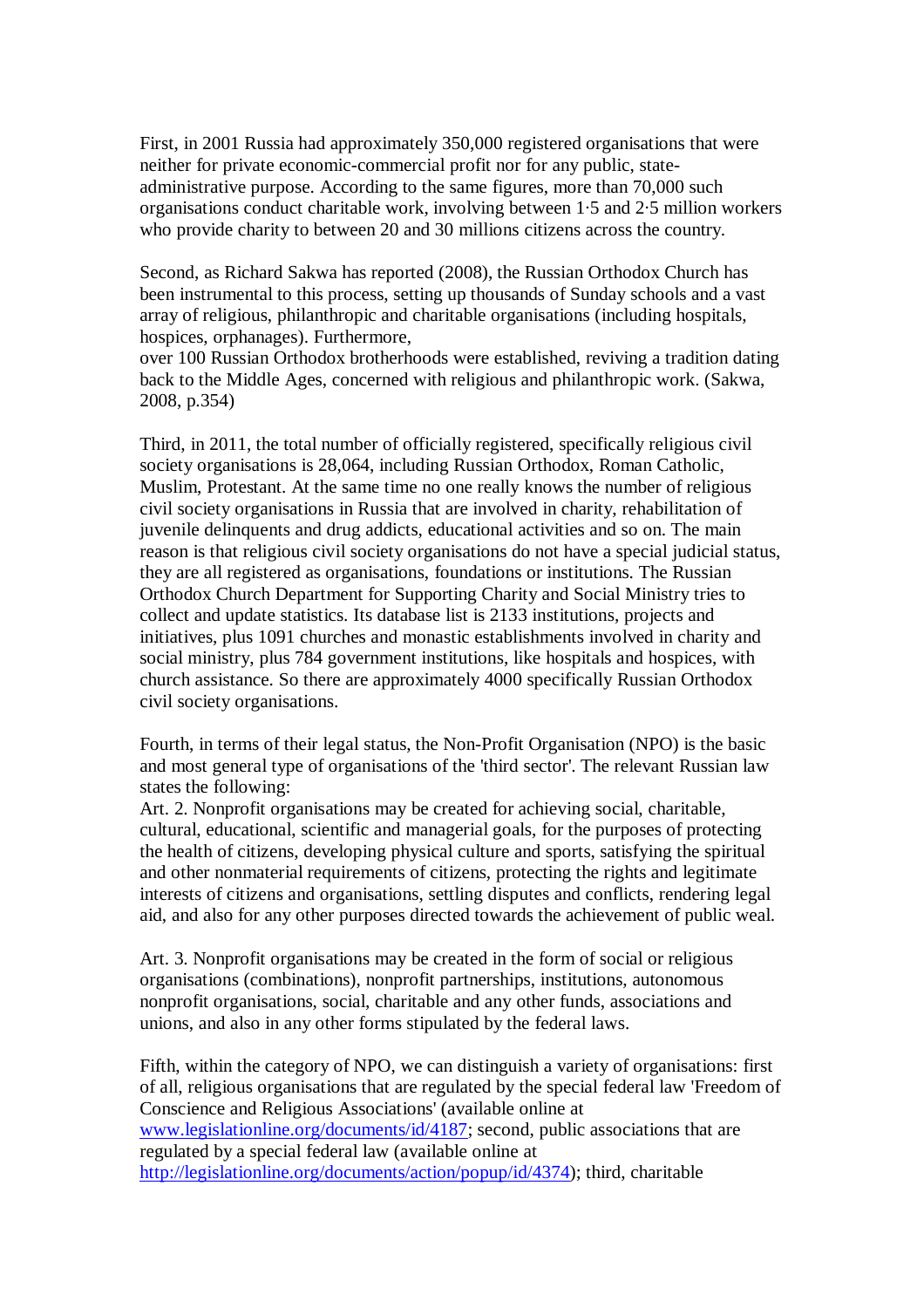organisations that are regulated by a special federal law (available online at www.legislationline.org/documents/id/4373); finally, other types of NPO that are not regulated by a special federal law.

Sixth, as a rule all NPOs are financed through donations (endowments, contributions, gifts) and fundraising. But recently the state initiated a series of programmes to support Russian NPOs. The Civic Chamber of the Russian Federation has annual grants for NPOs. Moreover, on the website of the Public Chamber devoted to NPOs, there is a list of programmes which offer support for NPOs (available online at http://portal-nko.ru/finance/contest). The Russian Orthodox Church, despite a lack of funding, also tries to support lay social initiatives. There is a Fund of St Serafim of Sarov which among all other activities supports charity initiatives (http://www.bfss.ru/).

Seventh, in the Soviet era any social activity inside or around the church or local parishes was forbidden. So official religious civil society organisations started to appear only in the late 1980s and early 1990s. In the beginning there was a tendency to politicisation, and some priests went into politics (like Gleb Yakunin in 1993). But then this politicisation was administratively forbidden by the church and all civil activities concentrated around social and charity issues. Anastasiya Mitrofanova, who wrote a book on the politicisation of Russian Orthodoxy, also stresses that this politicisation trend has decreased. Interestingly, when she published the book in 2004, she had the opposite opinion, arguing that the future would belong to religious ideologues. Now that virtually all former ideologues and ideologies have lost their influence, social activities are concentrated around local parishes, which at least in big cities turn into real communities that are involved in all kinds of civil society activities - sport classes, charity, Sunday schools, food for the homeless. But in the provinces and in the countryside the situation is much worse.

Under Patriarch Kirill, charity and social ministry activities have received stronger administrative support. All these activities are coordinated in some way by the Russian Orthodox Church Department for Charity and Social Ministry Support (http://diaconia.ru/english/). This department, headed by Bishop Panteleimon of Smolensk and Vyaz'ma, tries to coordinate religious civil society activities around the country. Usually such activities appear if there is a charismatic priest in the city or region who is capable of uniting people. Among the best examples are a rehabilitation centre for juvenile delinquents in St Petersburg headed by father Aleksandr Stepanov; the Orthodox hospital of St Aleksi in Moscow; and St Dmitri's sisterhood at the First City Hospital in Moscow.

#### **Adrian Pabst is a lecturer in politics at the University of Kent.**

#### **References**

• Belloc, Hilaire (1924) *Europe and the Faith* (London, Constable).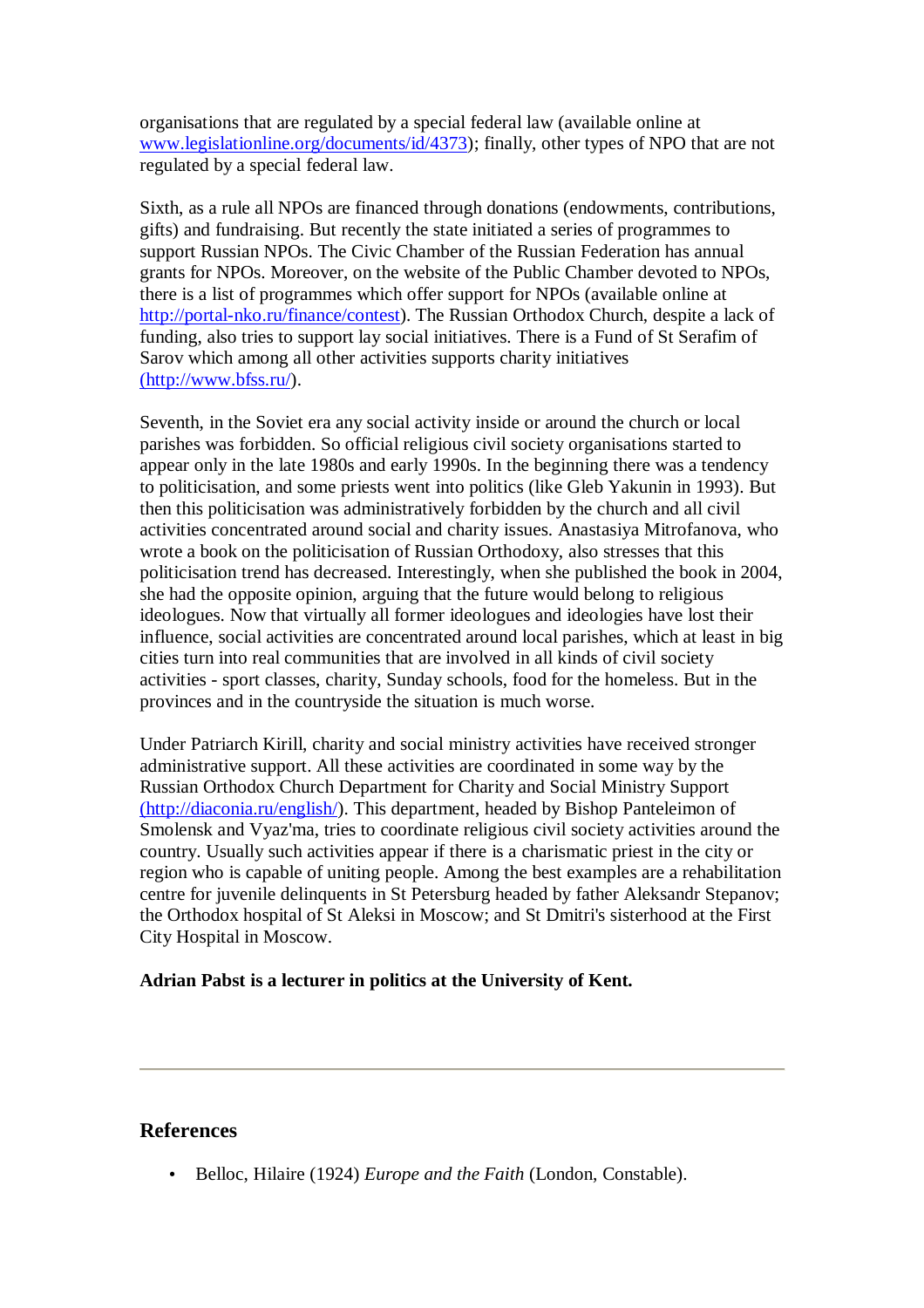- Brague, Rémi (1999) *L'Europe, la voie romaine* (Paris, Gallimard).
- Chrysostom, John (1999) 'Twenty-Fourth Homily on Romans', in Oliver O'Donovan and Joan Lockwood O'Donovan (eds), *From Irenaeus to Grotius: A Sourcebook in Christian Political Thought, 100-1625* (Grand Rapids, MI), p. 95.
- Dawson, Christopher (1932) *The Making of Europe: an Introduction to the History of European Unity* (London, Sheed & Ward)
- Dawson, Christopher (1967) *The Dividing of Christendom* (London).
- Dorr, Donal (1992) *Option for the Poor: a Hundred Years of Vatican Social Teaching* (Maryknoll, NY, Orbis Books). Gelasius I (1999) 'Letter to Emperor Anastasius', in Oliver O'Donovan and Joan Lockwood O'Donovan (eds), *From Irenaeus to Grotius: A Sourcebook in Christian Political Thought, 100-1625* (Grand Rapids, MI), pp. 177-79.
- Gouguenheim, Sylvain (2008) *Aristote au Mont Saint-Michel: les racines grecques de l'Europe chrétienne* (Paris, Seuil).
- Greeley, Andrew M. (2003) *Religion in Europe at the End of the Second Millennium: A Sociological Profile* (London, Transaction).
- Kirill (2009) *Slovo Svyateishego Patriarkha Moskovskogo i vseya Rusi Kirilla posle intronizatsii 1 fevralya 2009 goda v sobornom Khrame Khrista Spasitelya (Address by His Holiness Patriarch Kirill of Moscow and All Russia after his Enthronement at the Cathedral of Christ the Saviour on 1 February 2009)*, http://www.mospat.ru/index.php?page=44057 (last accessed 2 March 2012).
- McLeod, Hugh and Ustorf, Werner (eds) 2003) *The Decline of Christendom in Western Europe* (Cambridge, Cambridge University Press).
- Meyendorff, John (1989) *Byzantium and the Rise of Russia: a Study of Byzantino-Russian Relations in the Fourteenth Century* (New York).
- Obolensky, Dimitri (1971) *Byzantium and the Slavs: Collected Studies* (London).
- Obolensky, Dimitri (1982) *The Byzantine Inheritance of Eastern Europe* (London).
- Obolensky, Dimitri (1984) *The Byzantine Commonwealth: Eastern Europe, 500-1453* (London, Continuum).
- Ratzinger, Joseph Cardinal (2005) *Homily during the Mass 'pro eligendo romano pontifice'* (18 April), http://www.vatican.va/gpII/documents/homilypro-eligendo-pontifice\_20050418\_en.html (last accessed 2 March 2012).
- Rémond, René (1999) *Religion and Society in Modern Europe* (Oxford, Oxford University Press).
- Sakwa, Richard (2008) *Russian Politics and Society* (4th edn) (London, Routledge).
- Williams, Rowan (2000) *Lost Icons. Reflections on Cultural Bereavement* (Edinburgh, T&T Clark).
- Williams, Rowan (2005) *Religion Culture Diversity and Tolerance Shaping the New Europe* (address given in Brussels, 7 November), http://www.archbishopofcanterbury.org/articles.php/1179/religion-culturediversity-and-tolerance-shaping-the-new-europe-address-at-the-europeanpolicy-centr (last accessed 2 March 2012).
- Williams, Rowan (2006) *Secularism, Faith and Freedom* (lecture given at the Pontifical Academy of Social Sciences in Rome, 23 November),